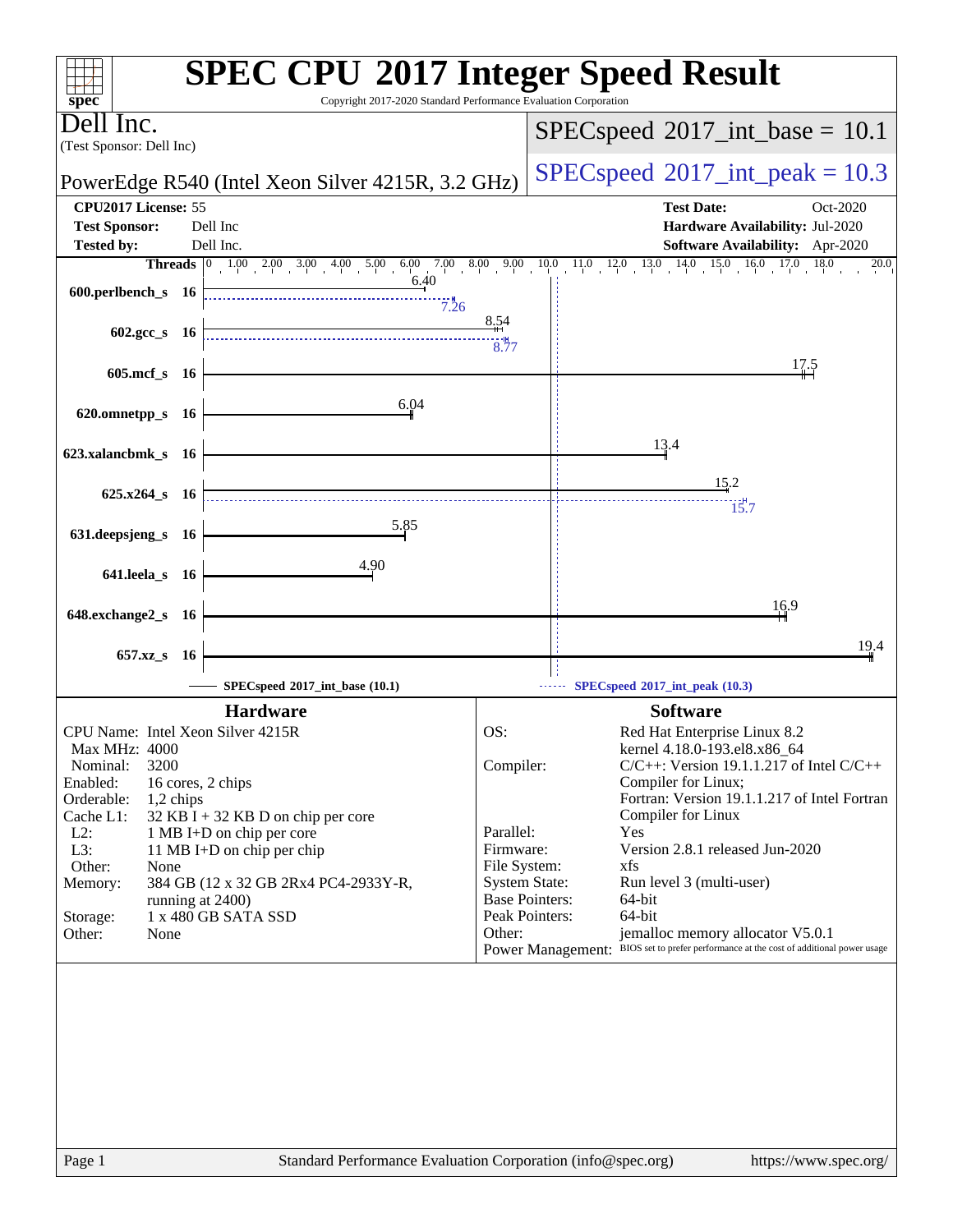Copyright 2017-2020 Standard Performance Evaluation Corporation

Dell Inc.

**[spec](http://www.spec.org/)**

(Test Sponsor: Dell Inc)

### $SPECspeed^{\circledast}2017\_int\_base = 10.1$  $SPECspeed^{\circledast}2017\_int\_base = 10.1$

PowerEdge R540 (Intel Xeon Silver 4215R, 3.2 GHz) [SPECspeed](http://www.spec.org/auto/cpu2017/Docs/result-fields.html#SPECspeed2017intpeak)<sup>®</sup>[2017\\_int\\_peak = 1](http://www.spec.org/auto/cpu2017/Docs/result-fields.html#SPECspeed2017intpeak)0.3

**[CPU2017 License:](http://www.spec.org/auto/cpu2017/Docs/result-fields.html#CPU2017License)** 55 **[Test Date:](http://www.spec.org/auto/cpu2017/Docs/result-fields.html#TestDate)** Oct-2020 **[Test Sponsor:](http://www.spec.org/auto/cpu2017/Docs/result-fields.html#TestSponsor)** Dell Inc **[Hardware Availability:](http://www.spec.org/auto/cpu2017/Docs/result-fields.html#HardwareAvailability)** Jul-2020 **[Tested by:](http://www.spec.org/auto/cpu2017/Docs/result-fields.html#Testedby)** Dell Inc. **[Software Availability:](http://www.spec.org/auto/cpu2017/Docs/result-fields.html#SoftwareAvailability)** Apr-2020

### **[Results Table](http://www.spec.org/auto/cpu2017/Docs/result-fields.html#ResultsTable)**

|                                       | <b>Base</b>    |                |       |                | <b>Peak</b> |                |       |                |                |              |                |              |                |              |
|---------------------------------------|----------------|----------------|-------|----------------|-------------|----------------|-------|----------------|----------------|--------------|----------------|--------------|----------------|--------------|
| <b>Benchmark</b>                      | <b>Threads</b> | <b>Seconds</b> | Ratio | <b>Seconds</b> | Ratio       | <b>Seconds</b> | Ratio | <b>Threads</b> | <b>Seconds</b> | <b>Ratio</b> | <b>Seconds</b> | <b>Ratio</b> | <b>Seconds</b> | <b>Ratio</b> |
| 600.perlbench s                       | 16             | 277            | 6.40  | 277            | 6.40        | 276            | 6.42  | 16             | 245            | 7.26         | 246            | 7.21         | 244            | 7.28         |
| $602 \text{.} \text{gcc}\text{_<}$ s  | 16             | 459            | 8.68  | 471            | 8.46        | 466            | 8.54  | 16             | 451            | 8.84         | 454            | 8.77         | 457            | 8.72         |
| $605$ .mcf s                          | 16             | 267            | 17.7  | 271            | 17.5        | 272            | 17.4  | 16             | 267            | 17.7         | 271            | 17.5         | 272            | 17.4         |
| 620.omnetpp_s                         | 16             | 272            | 6.00  | 269            | 6.07        | 270            | 6.04  | 16             | 272            | 6.00         | 269            | 6.07         | 270            | 6.04         |
| 623.xalancbmk s                       | 16             | 106            | 13.4  | 105            | 13.4        | 105            | 13.4  | 16             | 106            | 13.4         | 105            | 13.4         | 105            | 13.4         |
| 625.x264 s                            | 16             | 116            | 15.2  | 116            | 15.2        | 116            | 15.2  | 16             | 113            | 15.7         | 112            | 15.7         | <b>113</b>     | 15.7         |
| 631.deepsjeng_s                       | 16             | 245            | 5.85  | 245            | 5.85        | 245            | 5.84  | 16             | 245            | 5.85         | 245            | 5.85         | 245            | 5.84         |
| 641.leela s                           | 16             | 348            | 4.90  | 348            | 4.90        | 348            | 4.90  | 16             | 348            | 4.90         | 348            | 4.90         | 348            | 4.90         |
| 648.exchange2_s                       | 16             | 176            | 16.7  | 174            | 16.9        | 174            | 16.9  | 16             | 176            | 16.7         | 174            | 16.9         | 174            | 16.9         |
| $657.xz$ s                            | 16             | 320            | 19.3  | 319            | 19.4        | 319            | 19.4  | 16             | 320            | 19.3         | 319            | 19.4         | 319            | 19.4         |
| $SPECspeed*2017\_int\_base =$<br>10.1 |                |                |       |                |             |                |       |                |                |              |                |              |                |              |

**[SPECspeed](http://www.spec.org/auto/cpu2017/Docs/result-fields.html#SPECspeed2017intpeak)[2017\\_int\\_peak =](http://www.spec.org/auto/cpu2017/Docs/result-fields.html#SPECspeed2017intpeak) 10.3**

Results appear in the [order in which they were run.](http://www.spec.org/auto/cpu2017/Docs/result-fields.html#RunOrder) Bold underlined text [indicates a median measurement](http://www.spec.org/auto/cpu2017/Docs/result-fields.html#Median).

### **[Compiler Notes](http://www.spec.org/auto/cpu2017/Docs/result-fields.html#CompilerNotes)**

The inconsistent Compiler version information under Compiler Version section is due to a discrepancy in Intel Compiler. The correct version of C/C++ compiler is: Version 19.1.1.217 Build 20200306 Compiler for Linux The correct version of Fortran compiler is: Version 19.1.1.217 Build 20200306 Compiler for Linux

#### **[Submit Notes](http://www.spec.org/auto/cpu2017/Docs/result-fields.html#SubmitNotes)**

 The numactl mechanism was used to bind copies to processors. The config file option 'submit' was used to generate numactl commands to bind each copy to a specific processor. For details, please see the config file.

### **[Operating System Notes](http://www.spec.org/auto/cpu2017/Docs/result-fields.html#OperatingSystemNotes)**

Stack size set to unlimited using "ulimit -s unlimited"

## **[Environment Variables Notes](http://www.spec.org/auto/cpu2017/Docs/result-fields.html#EnvironmentVariablesNotes)**

```
Environment variables set by runcpu before the start of the run:
KMP_AFFINITY = "granularity=fine,scatter"
LD_LIBRARY_PATH =
      "/home/cpu2017-ic19.1u1/lib/intel64:/home/cpu2017-ic19.1u1/je5.0.1-64"
MALLOC_CONF = "retain:true"
OMP_STACKSIZE = "192M"
```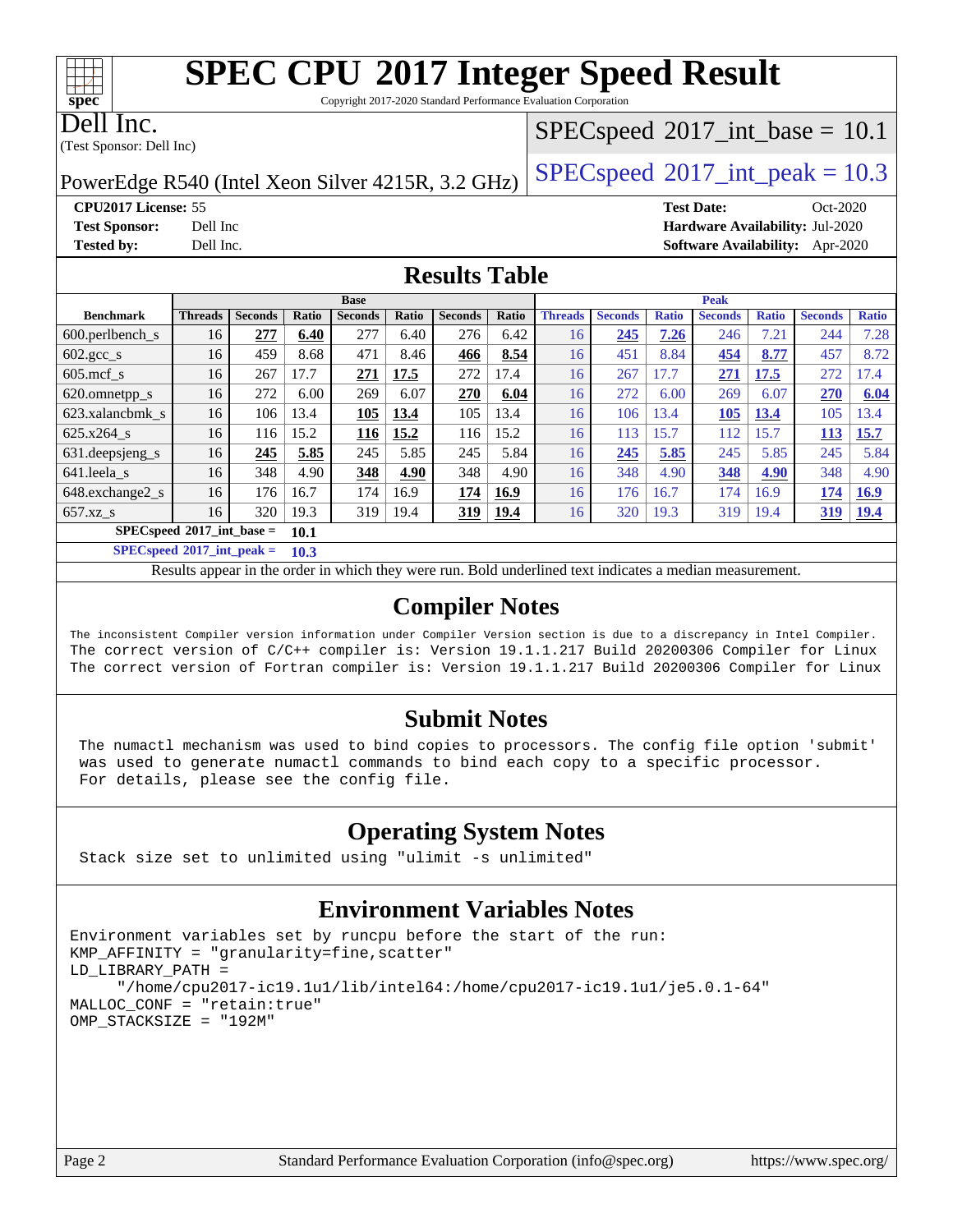Copyright 2017-2020 Standard Performance Evaluation Corporation

(Test Sponsor: Dell Inc) Dell Inc.

**[spec](http://www.spec.org/)**

 $+\!\!+\!\!$ 

 $SPECspeed^{\circ}2017\_int\_base = 10.1$  $SPECspeed^{\circ}2017\_int\_base = 10.1$ 

**[Tested by:](http://www.spec.org/auto/cpu2017/Docs/result-fields.html#Testedby)** Dell Inc. **[Software Availability:](http://www.spec.org/auto/cpu2017/Docs/result-fields.html#SoftwareAvailability)** Apr-2020

PowerEdge R540 (Intel Xeon Silver 4215R, 3.2 GHz) [SPECspeed](http://www.spec.org/auto/cpu2017/Docs/result-fields.html#SPECspeed2017intpeak)<sup>®</sup>[2017\\_int\\_peak = 1](http://www.spec.org/auto/cpu2017/Docs/result-fields.html#SPECspeed2017intpeak)0.3

**[CPU2017 License:](http://www.spec.org/auto/cpu2017/Docs/result-fields.html#CPU2017License)** 55 **[Test Date:](http://www.spec.org/auto/cpu2017/Docs/result-fields.html#TestDate)** Oct-2020 **[Test Sponsor:](http://www.spec.org/auto/cpu2017/Docs/result-fields.html#TestSponsor)** Dell Inc **[Hardware Availability:](http://www.spec.org/auto/cpu2017/Docs/result-fields.html#HardwareAvailability)** Jul-2020

#### **[General Notes](http://www.spec.org/auto/cpu2017/Docs/result-fields.html#GeneralNotes)**

 Binaries compiled on a system with 1x Intel Core i9-7980XE CPU + 64GB RAM memory using Redhat Enterprise Linux 8.0 NA: The test sponsor attests, as of date of publication, that CVE-2017-5754 (Meltdown) is mitigated in the system as tested and documented. Yes: The test sponsor attests, as of date of publication, that CVE-2017-5753 (Spectre variant 1) is mitigated in the system as tested and documented. Yes: The test sponsor attests, as of date of publication, that CVE-2017-5715 (Spectre variant 2) is mitigated in the system as tested and documented. Transparent Huge Pages enabled by default Prior to runcpu invocation Filesystem page cache synced and cleared with: sync; echo 3> /proc/sys/vm/drop\_caches runcpu command invoked through numactl i.e.: numactl --interleave=all runcpu <etc> jemalloc, a general purpose malloc implementation built with the RedHat Enterprise 7.5, and the system compiler gcc 4.8.5 sources available from jemalloc.net or<https://github.com/jemalloc/jemalloc/releases> **[Platform Notes](http://www.spec.org/auto/cpu2017/Docs/result-fields.html#PlatformNotes)** BIOS settings: Virtualization Technology disabled System Profile set to Custom CPU Performance set to Maximum Performance C States set to Autonomous C1E disabled Uncore Frequency set to Dynamic Energy Efficiency Policy set to Performance Memory Patrol Scrub set to standard Logical Processor disabled CPU Interconnect Bus Link Power Management disabled PCI ASPM L1 Link Power Management disabled UPI Prefetch enabled LLC Prefetch disabled

 Dead Line LLC Alloc enabled Directory AtoS disabled

 Sysinfo program /home/cpu2017-ic19.1u1/bin/sysinfo Rev: r6365 of 2019-08-21 295195f888a3d7edb1e6e46a485a0011 running on RHEL-8-2-SUT Sun Oct 4 05:35:48 2020

 SUT (System Under Test) info as seen by some common utilities. For more information on this section, see <https://www.spec.org/cpu2017/Docs/config.html#sysinfo>

From /proc/cpuinfo

**(Continued on next page)**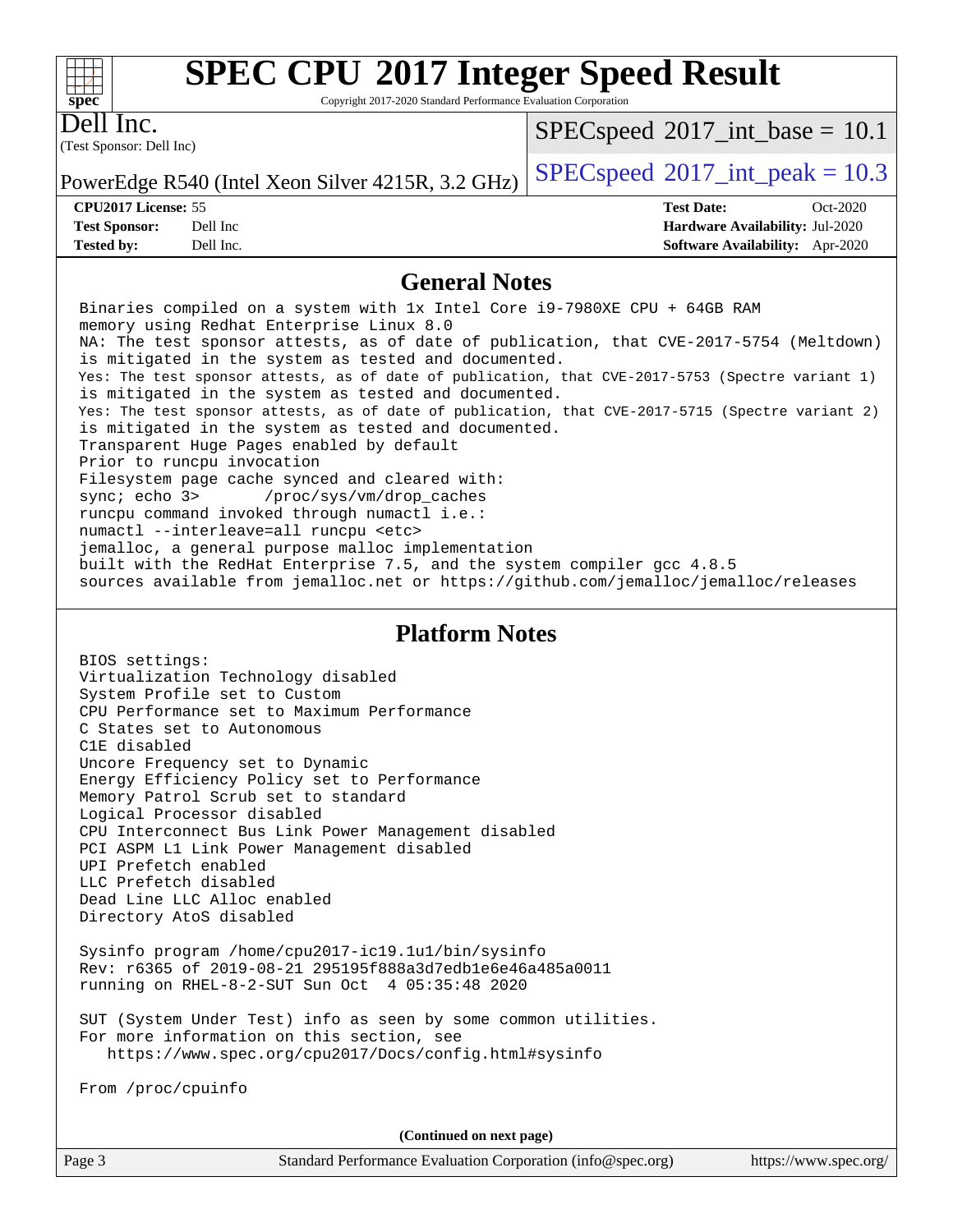Copyright 2017-2020 Standard Performance Evaluation Corporation

(Test Sponsor: Dell Inc) Dell Inc.

 $SPECspeed*2017\_int\_base = 10.1$  $SPECspeed*2017\_int\_base = 10.1$ 

PowerEdge R540 (Intel Xeon Silver 4215R, 3.2 GHz) [SPECspeed](http://www.spec.org/auto/cpu2017/Docs/result-fields.html#SPECspeed2017intpeak)<sup>®</sup>[2017\\_int\\_peak = 1](http://www.spec.org/auto/cpu2017/Docs/result-fields.html#SPECspeed2017intpeak)0.3

**[Tested by:](http://www.spec.org/auto/cpu2017/Docs/result-fields.html#Testedby)** Dell Inc. **[Software Availability:](http://www.spec.org/auto/cpu2017/Docs/result-fields.html#SoftwareAvailability)** Apr-2020

**[CPU2017 License:](http://www.spec.org/auto/cpu2017/Docs/result-fields.html#CPU2017License)** 55 **[Test Date:](http://www.spec.org/auto/cpu2017/Docs/result-fields.html#TestDate)** Oct-2020 **[Test Sponsor:](http://www.spec.org/auto/cpu2017/Docs/result-fields.html#TestSponsor)** Dell Inc **[Hardware Availability:](http://www.spec.org/auto/cpu2017/Docs/result-fields.html#HardwareAvailability)** Jul-2020

#### **[Platform Notes \(Continued\)](http://www.spec.org/auto/cpu2017/Docs/result-fields.html#PlatformNotes)**

|                                                                                        | (Continued on next page)                                                                                                                                               |
|----------------------------------------------------------------------------------------|------------------------------------------------------------------------------------------------------------------------------------------------------------------------|
|                                                                                        | cqm_mbm_local dtherm ida arat pln pts pku ospke avx512_vnni md_clear flush_l1d                                                                                         |
|                                                                                        | avx512bw avx512vl xsaveopt xsavec xgetbv1 xsaves cqm_llc cqm_occup_llc cqm_mbm_total                                                                                   |
|                                                                                        | flexpriority ept vpid fsgsbase tsc_adjust bmil hle avx2 smep bmi2 erms invpcid rtm<br>cqm mpx rdt_a avx512f avx512dq rdseed adx smap clflushopt clwb intel_pt avx512cd |
|                                                                                        | invpcid_single intel_ppin ssbd mba ibrs ibpb stibp ibrs_enhanced tpr_shadow vnmi                                                                                       |
|                                                                                        | avx f16c rdrand lahf_lm abm 3dnowprefetch cpuid_fault epb cat_13 cdp_13                                                                                                |
|                                                                                        | xtpr pdcm pcid dca sse4_1 sse4_2 x2apic movbe popcnt tsc_deadline_timer aes xsave                                                                                      |
|                                                                                        | aperfmperf pni pclmulqdq dtes64 monitor ds_cpl vmx smx est tm2 ssse3 sdbg fma cx16                                                                                     |
|                                                                                        | lm constant_tsc art arch_perfmon pebs bts rep_good nopl xtopology nonstop_tsc cpuid                                                                                    |
|                                                                                        | pat pse36 clflush dts acpi mmx fxsr sse sse2 ss ht tm pbe syscall nx pdpelgb rdtscp                                                                                    |
| Flaqs:                                                                                 | fpu vme de pse tsc msr pae mce cx8 apic sep mtrr pge mca cmov                                                                                                          |
| NUMA $node1$ $CPU(s):$                                                                 | 1, 3, 5, 7, 9, 11, 13, 15                                                                                                                                              |
| NUMA node0 CPU(s): 0,2,4,6,8,10,12,14                                                  |                                                                                                                                                                        |
| L3 cache:                                                                              | 11264K                                                                                                                                                                 |
| $L2$ cache:                                                                            | 1024K                                                                                                                                                                  |
| Lli cache:                                                                             | 32K                                                                                                                                                                    |
| L1d cache:                                                                             | 32K                                                                                                                                                                    |
| Virtualization:                                                                        | $VT - x$                                                                                                                                                               |
| BogoMIPS:                                                                              | 6400.00                                                                                                                                                                |
| CPU min MHz:                                                                           | 1000.0000                                                                                                                                                              |
| CPU max MHz:                                                                           | 4000.0000                                                                                                                                                              |
| CPU MHz:                                                                               | 3098.267                                                                                                                                                               |
| Stepping:                                                                              | 7                                                                                                                                                                      |
| Model name:                                                                            | $Intel(R) Xeon(R) Silver 4215R CPU @ 3.20GHz$                                                                                                                          |
| Model:                                                                                 | 85                                                                                                                                                                     |
| CPU family:                                                                            | 6                                                                                                                                                                      |
| Vendor ID:                                                                             | GenuineIntel                                                                                                                                                           |
| NUMA $node(s):$                                                                        | 2                                                                                                                                                                      |
| Socket(s):                                                                             | 2                                                                                                                                                                      |
| $Core(s)$ per socket:                                                                  | 8                                                                                                                                                                      |
| Thread( $s$ ) per core:                                                                | 1                                                                                                                                                                      |
| On-line CPU(s) list: $0-15$                                                            |                                                                                                                                                                        |
| CPU(s):                                                                                | 16                                                                                                                                                                     |
| Byte Order:                                                                            | Little Endian                                                                                                                                                          |
| $CPU$ op-mode( $s$ ):                                                                  | $32$ -bit, $64$ -bit                                                                                                                                                   |
| Architecture:                                                                          | x86_64                                                                                                                                                                 |
| From lscpu:                                                                            |                                                                                                                                                                        |
| siblings : 8<br>physical 0: cores 0 1 2 3 4 5 6 7<br>physical 1: cores 0 1 2 3 4 5 6 7 |                                                                                                                                                                        |
| cpu cores : 8                                                                          |                                                                                                                                                                        |
|                                                                                        | excerpts from /proc/cpuinfo might not be reliable. Use with caution.)                                                                                                  |
|                                                                                        | cores, siblings (Caution: counting these is hw and system dependent. The following                                                                                     |
| 16 "processors"                                                                        |                                                                                                                                                                        |
| "physical id"s (chips)<br>2                                                            |                                                                                                                                                                        |
| model name : Intel(R) Xeon(R) Silver 4215R CPU @ 3.20GHz                               |                                                                                                                                                                        |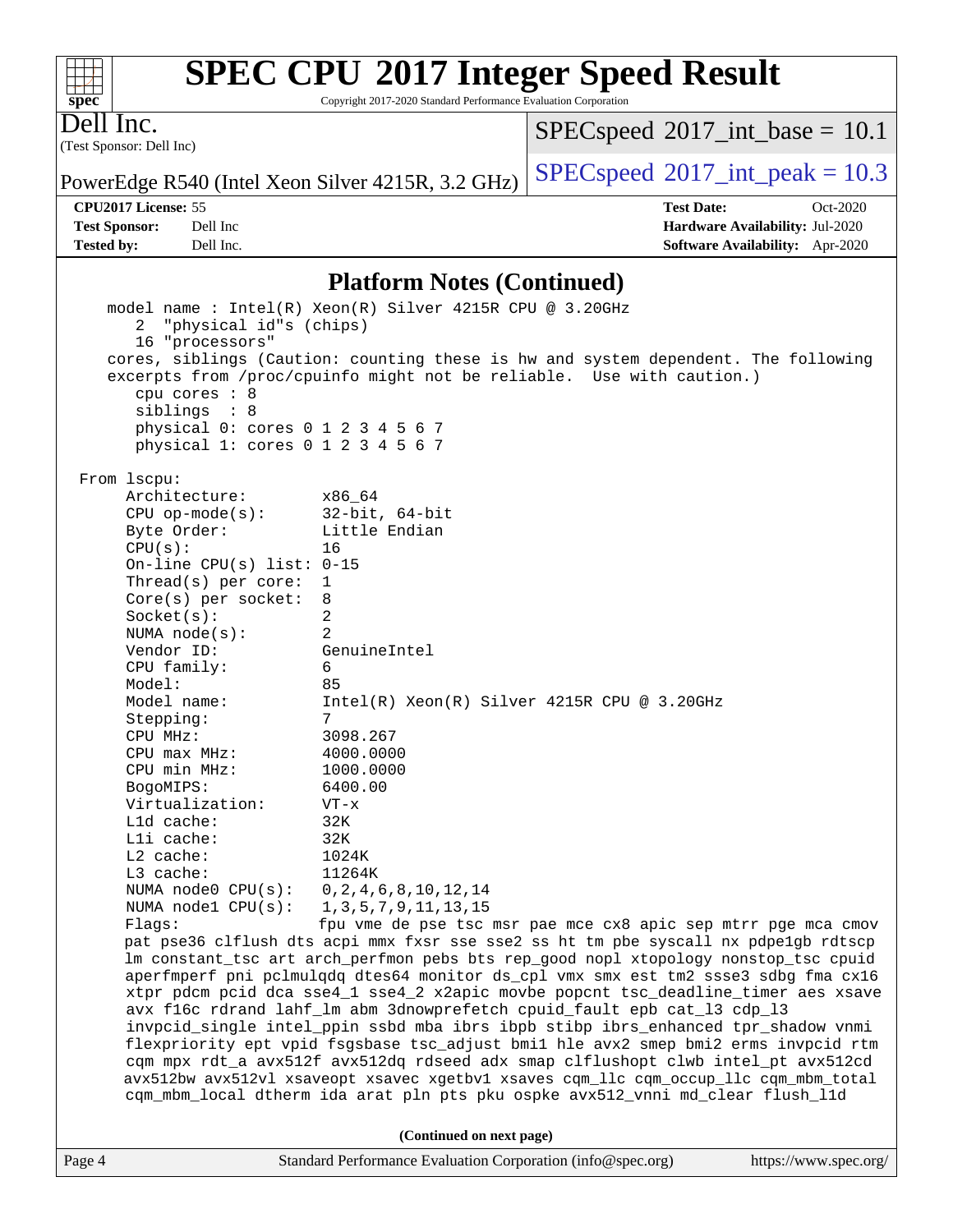#### **[SPEC CPU](http://www.spec.org/auto/cpu2017/Docs/result-fields.html#SPECCPU2017IntegerSpeedResult)[2017 Integer Speed Result](http://www.spec.org/auto/cpu2017/Docs/result-fields.html#SPECCPU2017IntegerSpeedResult)**  $+\ +$ **[spec](http://www.spec.org/)** Copyright 2017-2020 Standard Performance Evaluation Corporation Dell Inc.  $SPECspeed^{\circ}2017\_int\_base = 10.1$  $SPECspeed^{\circ}2017\_int\_base = 10.1$ (Test Sponsor: Dell Inc) PowerEdge R540 (Intel Xeon Silver 4215R, 3.2 GHz) [SPECspeed](http://www.spec.org/auto/cpu2017/Docs/result-fields.html#SPECspeed2017intpeak)<sup>®</sup>[2017\\_int\\_peak = 1](http://www.spec.org/auto/cpu2017/Docs/result-fields.html#SPECspeed2017intpeak)0.3 **[CPU2017 License:](http://www.spec.org/auto/cpu2017/Docs/result-fields.html#CPU2017License)** 55 **[Test Date:](http://www.spec.org/auto/cpu2017/Docs/result-fields.html#TestDate)** Oct-2020 **[Test Sponsor:](http://www.spec.org/auto/cpu2017/Docs/result-fields.html#TestSponsor)** Dell Inc **[Hardware Availability:](http://www.spec.org/auto/cpu2017/Docs/result-fields.html#HardwareAvailability)** Jul-2020 **[Tested by:](http://www.spec.org/auto/cpu2017/Docs/result-fields.html#Testedby)** Dell Inc. **[Software Availability:](http://www.spec.org/auto/cpu2017/Docs/result-fields.html#SoftwareAvailability)** Apr-2020 **[Platform Notes \(Continued\)](http://www.spec.org/auto/cpu2017/Docs/result-fields.html#PlatformNotes)** arch\_capabilities /proc/cpuinfo cache data cache size : 11264 KB From numactl --hardware WARNING: a numactl 'node' might or might not correspond to a physical chip. available: 2 nodes (0-1) node 0 cpus: 0 2 4 6 8 10 12 14 node 0 size: 192048 MB node 0 free: 191442 MB node 1 cpus: 1 3 5 7 9 11 13 15 node 1 size: 193533 MB node 1 free: 192690 MB node distances: node 0 1 0: 10 21 1: 21 10 From /proc/meminfo MemTotal: 394835732 kB HugePages\_Total: 0 Hugepagesize: 2048 kB From /etc/\*release\* /etc/\*version\* os-release: NAME="Red Hat Enterprise Linux" VERSION="8.2 (Ootpa)" ID="rhel" ID\_LIKE="fedora" VERSION\_ID="8.2" PLATFORM\_ID="platform:el8" PRETTY\_NAME="Red Hat Enterprise Linux 8.2 (Ootpa)" ANSI\_COLOR="0;31" redhat-release: Red Hat Enterprise Linux release 8.2 (Ootpa) system-release: Red Hat Enterprise Linux release 8.2 (Ootpa) system-release-cpe: cpe:/o:redhat:enterprise\_linux:8.2:ga uname -a: Linux RHEL-8-2-SUT 4.18.0-193.el8.x86\_64 #1 SMP Fri Mar 27 14:35:58 UTC 2020 x86\_64 x86\_64 x86\_64 GNU/Linux Kernel self-reported vulnerability status: itlb\_multihit: KVM: Vulnerable CVE-2018-3620 (L1 Terminal Fault): Not affected Microarchitectural Data Sampling: Not affected **(Continued on next page)**

Page 5 Standard Performance Evaluation Corporation [\(info@spec.org\)](mailto:info@spec.org) <https://www.spec.org/>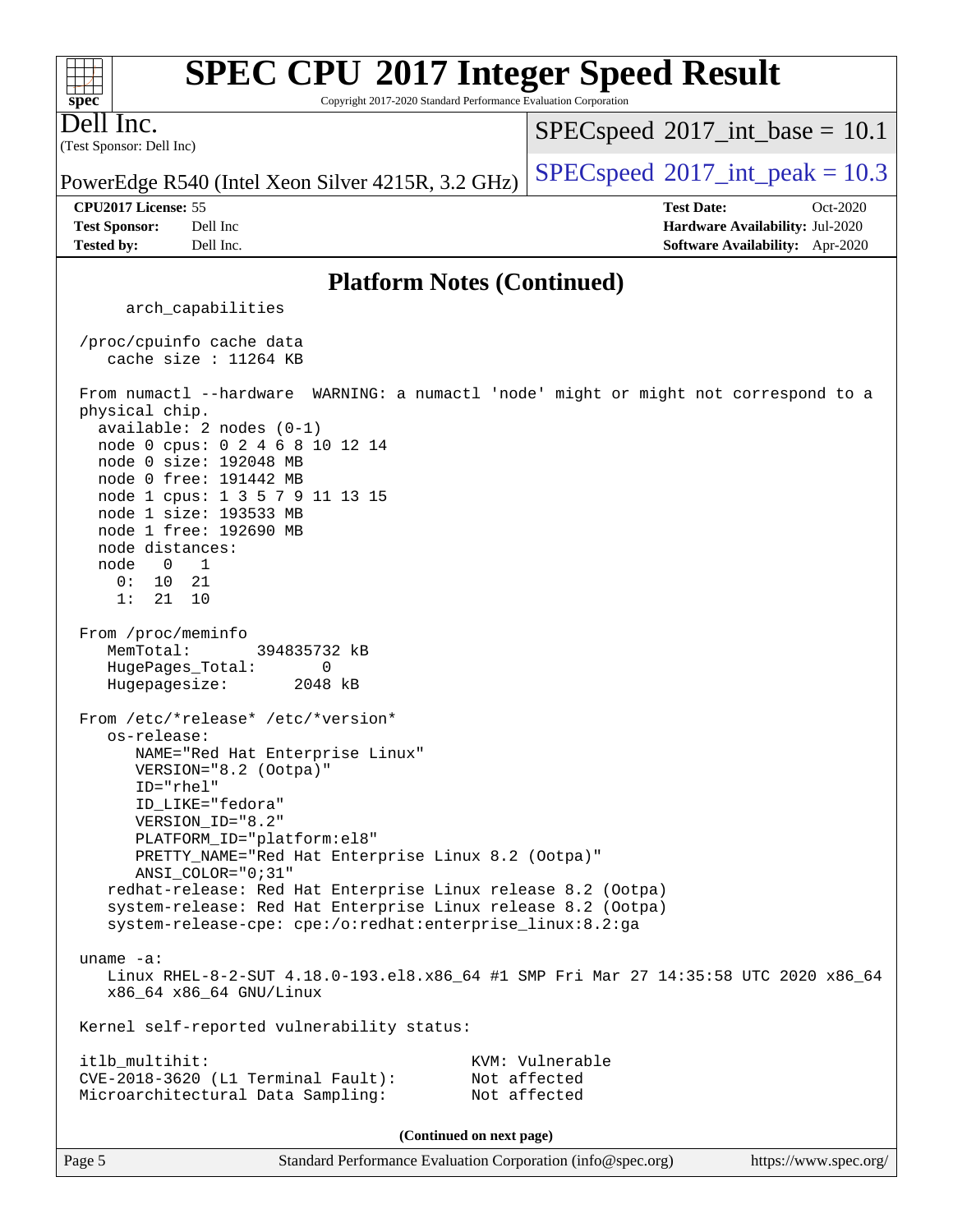Copyright 2017-2020 Standard Performance Evaluation Corporation

Dell Inc.

**[spec](http://www.spec.org/)**

 $+\,$ H

(Test Sponsor: Dell Inc)

 $SPECspeed^{\circ}2017\_int\_base = 10.1$  $SPECspeed^{\circ}2017\_int\_base = 10.1$ 

PowerEdge R540 (Intel Xeon Silver 4215R, 3.2 GHz) [SPECspeed](http://www.spec.org/auto/cpu2017/Docs/result-fields.html#SPECspeed2017intpeak)<sup>®</sup>[2017\\_int\\_peak = 1](http://www.spec.org/auto/cpu2017/Docs/result-fields.html#SPECspeed2017intpeak)0.3

**[CPU2017 License:](http://www.spec.org/auto/cpu2017/Docs/result-fields.html#CPU2017License)** 55 **[Test Date:](http://www.spec.org/auto/cpu2017/Docs/result-fields.html#TestDate)** Oct-2020 **[Test Sponsor:](http://www.spec.org/auto/cpu2017/Docs/result-fields.html#TestSponsor)** Dell Inc **[Hardware Availability:](http://www.spec.org/auto/cpu2017/Docs/result-fields.html#HardwareAvailability)** Jul-2020 **[Tested by:](http://www.spec.org/auto/cpu2017/Docs/result-fields.html#Testedby)** Dell Inc. **[Software Availability:](http://www.spec.org/auto/cpu2017/Docs/result-fields.html#SoftwareAvailability)** Apr-2020

#### **[Platform Notes \(Continued\)](http://www.spec.org/auto/cpu2017/Docs/result-fields.html#PlatformNotes)**

 CVE-2017-5754 (Meltdown): Not affected CVE-2018-3639 (Speculative Store Bypass): Mitigation: Speculative Store Bypass disabled via prctl and seccomp CVE-2017-5753 (Spectre variant 1): Mitigation: usercopy/swapgs barriers and \_\_user pointer sanitization CVE-2017-5715 (Spectre variant 2): Mitigation: Enhanced IBRS, IBPB: conditional, RSB filling tsx\_async\_abort: Mitigation: Clear CPU buffers; SMT disabled run-level 3 Oct 4 05:35 last=5 SPEC is set to: /home/cpu2017-ic19.1u1 Filesystem Type Size Used Avail Use% Mounted on /dev/mapper/rhel-home xfs 392G 7.1G 385G 2% /home From /sys/devices/virtual/dmi/id BIOS: Dell Inc. 2.8.1 06/30/2020 Vendor: Dell Inc. Product: PowerEdge R540 Product Family: PowerEdge Additional information from dmidecode follows. WARNING: Use caution when you interpret this section. The 'dmidecode' program reads system data which is "intended to allow hardware to be accurately determined", but the intent may not be met, as there are frequent changes to hardware, firmware, and the "DMTF SMBIOS" standard. Memory: 1x 00AD00B300AD HMA84GR7CJR4N-WM 32 GB 2 rank 2933 6x 00AD063200AD HMA84GR7CJR4N-WM 32 GB 2 rank 2933 5x 00AD069D00AD HMA84GR7CJR4N-WM 32 GB 2 rank 2933 4x Not Specified Not Specified (End of data from sysinfo program) The inconsistent Compiler version information under Compiler Version section is due to a discrepancy in Intel Compiler. The correct version of C/C++ compiler is: Version 19.1.1.217 Build 20200306 Compiler for Linux The correct version of Fortran compiler is: Version 19.1.1.217 Build 20200306 Compiler for Linux **[Compiler Version Notes](http://www.spec.org/auto/cpu2017/Docs/result-fields.html#CompilerVersionNotes)** ============================================================================== C | 600.perlbench\_s(base) 602.gcc\_s(base, peak) 605.mcf\_s(base, peak) | 625.x264\_s(base, peak) 657.xz\_s(base, peak) ------------------------------------------------------------------------------ Intel(R) C Compiler for applications running on Intel(R) 64, Version 2021.1 NextGen Build 20200304 Copyright (C) 1985-2020 Intel Corporation. All rights reserved. ------------------------------------------------------------------------------ **(Continued on next page)**

Page 6 Standard Performance Evaluation Corporation [\(info@spec.org\)](mailto:info@spec.org) <https://www.spec.org/>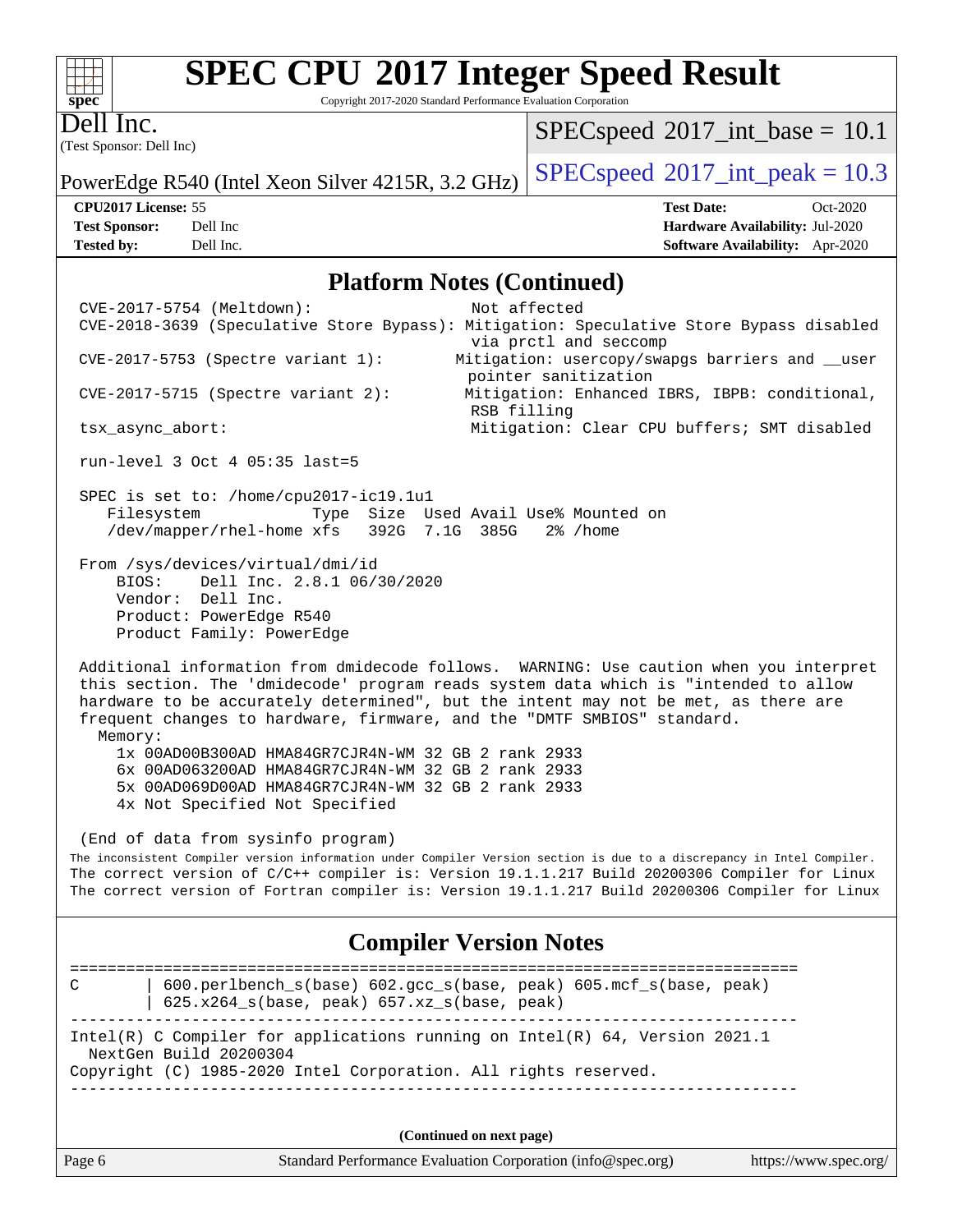| <b>SPEC CPU®2017 Integer Speed Result</b> |  |  |
|-------------------------------------------|--|--|
|-------------------------------------------|--|--|

Copyright 2017-2020 Standard Performance Evaluation Corporation

(Test Sponsor: Dell Inc) Dell Inc.

**[spec](http://www.spec.org/)**

 $+\!\!+\!\!$ 

 $SPECspeed*2017\_int\_base = 10.1$  $SPECspeed*2017\_int\_base = 10.1$ 

PowerEdge R540 (Intel Xeon Silver 4215R, 3.2 GHz) [SPECspeed](http://www.spec.org/auto/cpu2017/Docs/result-fields.html#SPECspeed2017intpeak)<sup>®</sup>[2017\\_int\\_peak = 1](http://www.spec.org/auto/cpu2017/Docs/result-fields.html#SPECspeed2017intpeak)0.3

**[CPU2017 License:](http://www.spec.org/auto/cpu2017/Docs/result-fields.html#CPU2017License)** 55 **[Test Date:](http://www.spec.org/auto/cpu2017/Docs/result-fields.html#TestDate)** Oct-2020 **[Test Sponsor:](http://www.spec.org/auto/cpu2017/Docs/result-fields.html#TestSponsor)** Dell Inc **[Hardware Availability:](http://www.spec.org/auto/cpu2017/Docs/result-fields.html#HardwareAvailability)** Jul-2020 **[Tested by:](http://www.spec.org/auto/cpu2017/Docs/result-fields.html#Testedby)** Dell Inc. **[Software Availability:](http://www.spec.org/auto/cpu2017/Docs/result-fields.html#SoftwareAvailability)** Apr-2020

## **[Compiler Version Notes \(Continued\)](http://www.spec.org/auto/cpu2017/Docs/result-fields.html#CompilerVersionNotes)**

| $600. perlbench_s(peak)$<br>C                                                                                                                                                            |
|------------------------------------------------------------------------------------------------------------------------------------------------------------------------------------------|
| Intel(R) C Intel(R) 64 Compiler for applications running on Intel(R) 64,<br>Version 19.1.1.217 Build 20200306<br>Copyright (C) 1985-2020 Intel Corporation. All rights reserved.         |
|                                                                                                                                                                                          |
| 600.perlbench_s(base) 602.gcc_s(base, peak) 605.mcf_s(base, peak)<br>С<br>625.x264_s(base, peak) 657.xz_s(base, peak)                                                                    |
| Intel(R) C Compiler for applications running on Intel(R) 64, Version 2021.1<br>NextGen Build 20200304<br>Copyright (C) 1985-2020 Intel Corporation. All rights reserved.                 |
|                                                                                                                                                                                          |
| $600. perlbench_s(peak)$<br>C                                                                                                                                                            |
| Intel(R) C Intel(R) 64 Compiler for applications running on Intel(R) 64,<br>Version 19.1.1.217 Build 20200306<br>Copyright (C) 1985-2020 Intel Corporation. All rights reserved.         |
|                                                                                                                                                                                          |
| 620.omnetpp_s(base, peak) 623.xalancbmk_s(base, peak)<br>$C++$<br>631.deepsjeng_s(base, peak) 641.leela_s(base, peak)                                                                    |
| Intel(R) C++ Compiler for applications running on Intel(R) 64, Version 2021.1<br>NextGen Build 20200304<br>Copyright (C) 1985-2020 Intel Corporation. All rights reserved.               |
| ----------------------------                                                                                                                                                             |
| Fortran   648. exchange2_s(base, peak)                                                                                                                                                   |
| $Intel(R)$ Fortran Intel(R) 64 Compiler for applications running on Intel(R)<br>64, Version 19.1.1.217 Build 20200306<br>Copyright (C) 1985-2020 Intel Corporation. All rights reserved. |
|                                                                                                                                                                                          |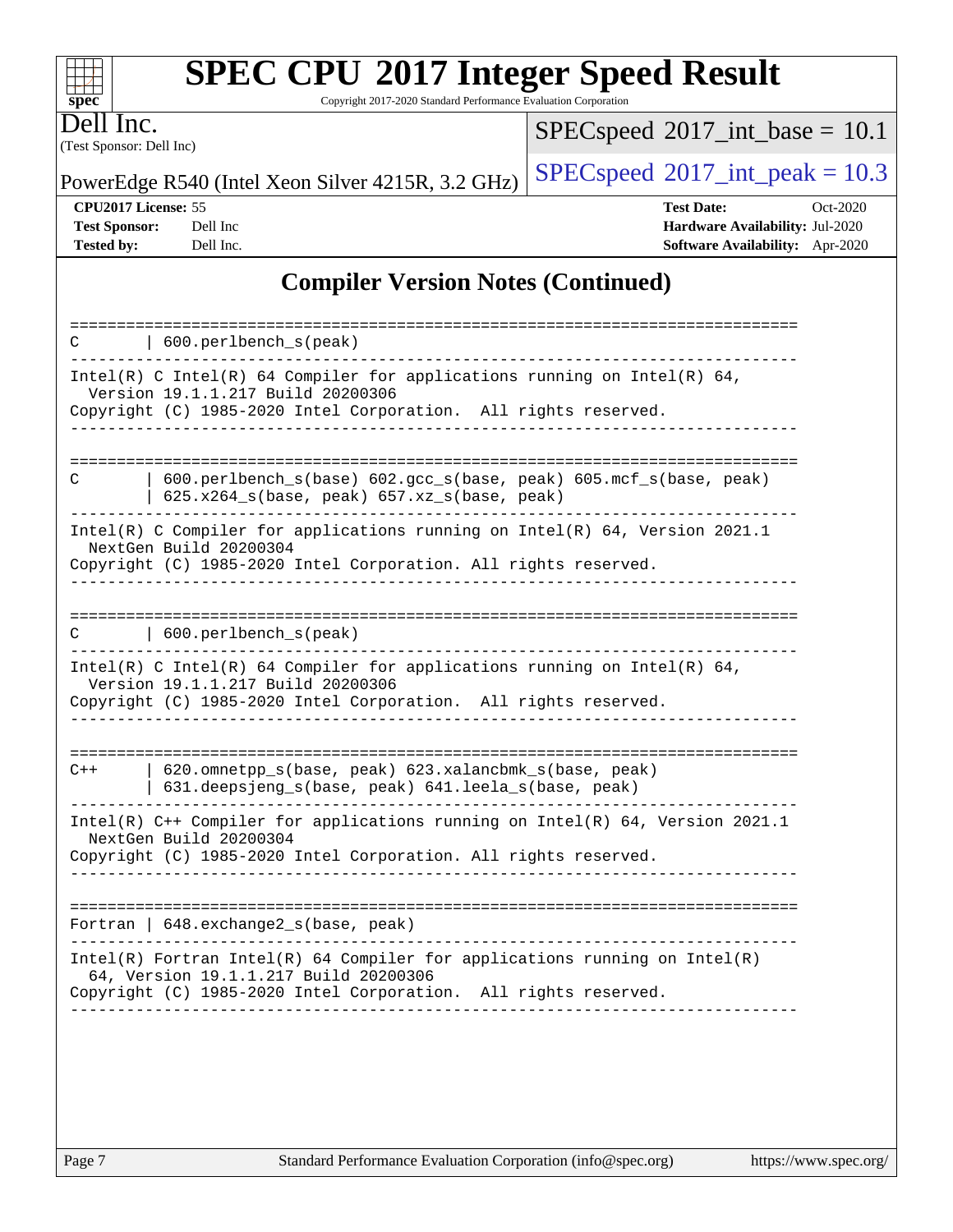Copyright 2017-2020 Standard Performance Evaluation Corporation

Dell Inc.

**[spec](http://www.spec.org/)**

 $+\ +$ 

(Test Sponsor: Dell Inc)

 $SPECspeed^{\circ}2017\_int\_base = 10.1$  $SPECspeed^{\circ}2017\_int\_base = 10.1$ 

PowerEdge R540 (Intel Xeon Silver 4215R, 3.2 GHz) [SPECspeed](http://www.spec.org/auto/cpu2017/Docs/result-fields.html#SPECspeed2017intpeak)<sup>®</sup>[2017\\_int\\_peak = 1](http://www.spec.org/auto/cpu2017/Docs/result-fields.html#SPECspeed2017intpeak)0.3

**[CPU2017 License:](http://www.spec.org/auto/cpu2017/Docs/result-fields.html#CPU2017License)** 55 **[Test Date:](http://www.spec.org/auto/cpu2017/Docs/result-fields.html#TestDate)** Oct-2020

**[Test Sponsor:](http://www.spec.org/auto/cpu2017/Docs/result-fields.html#TestSponsor)** Dell Inc **[Hardware Availability:](http://www.spec.org/auto/cpu2017/Docs/result-fields.html#HardwareAvailability)** Jul-2020 **[Tested by:](http://www.spec.org/auto/cpu2017/Docs/result-fields.html#Testedby)** Dell Inc. **[Software Availability:](http://www.spec.org/auto/cpu2017/Docs/result-fields.html#SoftwareAvailability)** Apr-2020

# **[Base Compiler Invocation](http://www.spec.org/auto/cpu2017/Docs/result-fields.html#BaseCompilerInvocation)**

[C benchmarks:](http://www.spec.org/auto/cpu2017/Docs/result-fields.html#Cbenchmarks)

[icc](http://www.spec.org/cpu2017/results/res2020q4/cpu2017-20201020-24225.flags.html#user_CCbase_intel_icc_66fc1ee009f7361af1fbd72ca7dcefbb700085f36577c54f309893dd4ec40d12360134090235512931783d35fd58c0460139e722d5067c5574d8eaf2b3e37e92)

[C++ benchmarks:](http://www.spec.org/auto/cpu2017/Docs/result-fields.html#CXXbenchmarks) [icpc](http://www.spec.org/cpu2017/results/res2020q4/cpu2017-20201020-24225.flags.html#user_CXXbase_intel_icpc_c510b6838c7f56d33e37e94d029a35b4a7bccf4766a728ee175e80a419847e808290a9b78be685c44ab727ea267ec2f070ec5dc83b407c0218cded6866a35d07)

[Fortran benchmarks](http://www.spec.org/auto/cpu2017/Docs/result-fields.html#Fortranbenchmarks): [ifort](http://www.spec.org/cpu2017/results/res2020q4/cpu2017-20201020-24225.flags.html#user_FCbase_intel_ifort_8111460550e3ca792625aed983ce982f94888b8b503583aa7ba2b8303487b4d8a21a13e7191a45c5fd58ff318f48f9492884d4413fa793fd88dd292cad7027ca)

## **[Base Portability Flags](http://www.spec.org/auto/cpu2017/Docs/result-fields.html#BasePortabilityFlags)**

 600.perlbench\_s: [-DSPEC\\_LP64](http://www.spec.org/cpu2017/results/res2020q4/cpu2017-20201020-24225.flags.html#b600.perlbench_s_basePORTABILITY_DSPEC_LP64) [-DSPEC\\_LINUX\\_X64](http://www.spec.org/cpu2017/results/res2020q4/cpu2017-20201020-24225.flags.html#b600.perlbench_s_baseCPORTABILITY_DSPEC_LINUX_X64) 602.gcc\_s: [-DSPEC\\_LP64](http://www.spec.org/cpu2017/results/res2020q4/cpu2017-20201020-24225.flags.html#suite_basePORTABILITY602_gcc_s_DSPEC_LP64) 605.mcf\_s: [-DSPEC\\_LP64](http://www.spec.org/cpu2017/results/res2020q4/cpu2017-20201020-24225.flags.html#suite_basePORTABILITY605_mcf_s_DSPEC_LP64) 620.omnetpp\_s: [-DSPEC\\_LP64](http://www.spec.org/cpu2017/results/res2020q4/cpu2017-20201020-24225.flags.html#suite_basePORTABILITY620_omnetpp_s_DSPEC_LP64) 623.xalancbmk\_s: [-DSPEC\\_LP64](http://www.spec.org/cpu2017/results/res2020q4/cpu2017-20201020-24225.flags.html#suite_basePORTABILITY623_xalancbmk_s_DSPEC_LP64) [-DSPEC\\_LINUX](http://www.spec.org/cpu2017/results/res2020q4/cpu2017-20201020-24225.flags.html#b623.xalancbmk_s_baseCXXPORTABILITY_DSPEC_LINUX) 625.x264\_s: [-DSPEC\\_LP64](http://www.spec.org/cpu2017/results/res2020q4/cpu2017-20201020-24225.flags.html#suite_basePORTABILITY625_x264_s_DSPEC_LP64) 631.deepsjeng\_s: [-DSPEC\\_LP64](http://www.spec.org/cpu2017/results/res2020q4/cpu2017-20201020-24225.flags.html#suite_basePORTABILITY631_deepsjeng_s_DSPEC_LP64) 641.leela\_s: [-DSPEC\\_LP64](http://www.spec.org/cpu2017/results/res2020q4/cpu2017-20201020-24225.flags.html#suite_basePORTABILITY641_leela_s_DSPEC_LP64) 648.exchange2\_s: [-DSPEC\\_LP64](http://www.spec.org/cpu2017/results/res2020q4/cpu2017-20201020-24225.flags.html#suite_basePORTABILITY648_exchange2_s_DSPEC_LP64) 657.xz\_s: [-DSPEC\\_LP64](http://www.spec.org/cpu2017/results/res2020q4/cpu2017-20201020-24225.flags.html#suite_basePORTABILITY657_xz_s_DSPEC_LP64)

# **[Base Optimization Flags](http://www.spec.org/auto/cpu2017/Docs/result-fields.html#BaseOptimizationFlags)**

#### [C benchmarks](http://www.spec.org/auto/cpu2017/Docs/result-fields.html#Cbenchmarks):

[-m64](http://www.spec.org/cpu2017/results/res2020q4/cpu2017-20201020-24225.flags.html#user_CCbase_m64-icc) [-qnextgen](http://www.spec.org/cpu2017/results/res2020q4/cpu2017-20201020-24225.flags.html#user_CCbase_f-qnextgen) [-std=c11](http://www.spec.org/cpu2017/results/res2020q4/cpu2017-20201020-24225.flags.html#user_CCbase_std-icc-std_0e1c27790398a4642dfca32ffe6c27b5796f9c2d2676156f2e42c9c44eaad0c049b1cdb667a270c34d979996257aeb8fc440bfb01818dbc9357bd9d174cb8524) [-Wl,-plugin-opt=-x86-branches-within-32B-boundaries](http://www.spec.org/cpu2017/results/res2020q4/cpu2017-20201020-24225.flags.html#user_CCbase_f-x86-branches-within-32B-boundaries_0098b4e4317ae60947b7b728078a624952a08ac37a3c797dfb4ffeb399e0c61a9dd0f2f44ce917e9361fb9076ccb15e7824594512dd315205382d84209e912f3) [-Wl,-z,muldefs](http://www.spec.org/cpu2017/results/res2020q4/cpu2017-20201020-24225.flags.html#user_CCbase_link_force_multiple1_b4cbdb97b34bdee9ceefcfe54f4c8ea74255f0b02a4b23e853cdb0e18eb4525ac79b5a88067c842dd0ee6996c24547a27a4b99331201badda8798ef8a743f577) [-xCORE-AVX512](http://www.spec.org/cpu2017/results/res2020q4/cpu2017-20201020-24225.flags.html#user_CCbase_f-xCORE-AVX512) [-O3](http://www.spec.org/cpu2017/results/res2020q4/cpu2017-20201020-24225.flags.html#user_CCbase_f-O3) [-ffast-math](http://www.spec.org/cpu2017/results/res2020q4/cpu2017-20201020-24225.flags.html#user_CCbase_f-ffast-math) [-flto](http://www.spec.org/cpu2017/results/res2020q4/cpu2017-20201020-24225.flags.html#user_CCbase_f-flto) [-mfpmath=sse](http://www.spec.org/cpu2017/results/res2020q4/cpu2017-20201020-24225.flags.html#user_CCbase_f-mfpmath_70eb8fac26bde974f8ab713bc9086c5621c0b8d2f6c86f38af0bd7062540daf19db5f3a066d8c6684be05d84c9b6322eb3b5be6619d967835195b93d6c02afa1) [-funroll-loops](http://www.spec.org/cpu2017/results/res2020q4/cpu2017-20201020-24225.flags.html#user_CCbase_f-funroll-loops) [-fuse-ld=gold](http://www.spec.org/cpu2017/results/res2020q4/cpu2017-20201020-24225.flags.html#user_CCbase_f-fuse-ld_920b3586e2b8c6e0748b9c84fa9b744736ba725a32cab14ad8f3d4ad28eecb2f59d1144823d2e17006539a88734fe1fc08fc3035f7676166309105a78aaabc32) [-qopt-mem-layout-trans=4](http://www.spec.org/cpu2017/results/res2020q4/cpu2017-20201020-24225.flags.html#user_CCbase_f-qopt-mem-layout-trans_fa39e755916c150a61361b7846f310bcdf6f04e385ef281cadf3647acec3f0ae266d1a1d22d972a7087a248fd4e6ca390a3634700869573d231a252c784941a8) [-fopenmp](http://www.spec.org/cpu2017/results/res2020q4/cpu2017-20201020-24225.flags.html#user_CCbase_fopenmp_5aa2e47ce4f2ef030ba5d12d5a7a9c4e57167333d78243fcadb80b48d5abb78ff19333f8478e0b2a41e63049eb285965c145ccab7b93db7d0c4d59e4dc6f5591) [-DSPEC\\_OPENMP](http://www.spec.org/cpu2017/results/res2020q4/cpu2017-20201020-24225.flags.html#suite_CCbase_DSPEC_OPENMP) [-L/usr/local/jemalloc64-5.0.1/lib](http://www.spec.org/cpu2017/results/res2020q4/cpu2017-20201020-24225.flags.html#user_CCbase_jemalloc_link_path64_1_cc289568b1a6c0fd3b62c91b824c27fcb5af5e8098e6ad028160d21144ef1b8aef3170d2acf0bee98a8da324cfe4f67d0a3d0c4cc4673d993d694dc2a0df248b) [-ljemalloc](http://www.spec.org/cpu2017/results/res2020q4/cpu2017-20201020-24225.flags.html#user_CCbase_jemalloc_link_lib_d1249b907c500fa1c0672f44f562e3d0f79738ae9e3c4a9c376d49f265a04b9c99b167ecedbf6711b3085be911c67ff61f150a17b3472be731631ba4d0471706)

[C++ benchmarks:](http://www.spec.org/auto/cpu2017/Docs/result-fields.html#CXXbenchmarks)

[-m64](http://www.spec.org/cpu2017/results/res2020q4/cpu2017-20201020-24225.flags.html#user_CXXbase_m64-icc) [-qnextgen](http://www.spec.org/cpu2017/results/res2020q4/cpu2017-20201020-24225.flags.html#user_CXXbase_f-qnextgen) [-Wl,-plugin-opt=-x86-branches-within-32B-boundaries](http://www.spec.org/cpu2017/results/res2020q4/cpu2017-20201020-24225.flags.html#user_CXXbase_f-x86-branches-within-32B-boundaries_0098b4e4317ae60947b7b728078a624952a08ac37a3c797dfb4ffeb399e0c61a9dd0f2f44ce917e9361fb9076ccb15e7824594512dd315205382d84209e912f3) [-Wl,-z,muldefs](http://www.spec.org/cpu2017/results/res2020q4/cpu2017-20201020-24225.flags.html#user_CXXbase_link_force_multiple1_b4cbdb97b34bdee9ceefcfe54f4c8ea74255f0b02a4b23e853cdb0e18eb4525ac79b5a88067c842dd0ee6996c24547a27a4b99331201badda8798ef8a743f577) [-xCORE-AVX512](http://www.spec.org/cpu2017/results/res2020q4/cpu2017-20201020-24225.flags.html#user_CXXbase_f-xCORE-AVX512) [-O3](http://www.spec.org/cpu2017/results/res2020q4/cpu2017-20201020-24225.flags.html#user_CXXbase_f-O3) [-ffast-math](http://www.spec.org/cpu2017/results/res2020q4/cpu2017-20201020-24225.flags.html#user_CXXbase_f-ffast-math) [-flto](http://www.spec.org/cpu2017/results/res2020q4/cpu2017-20201020-24225.flags.html#user_CXXbase_f-flto) [-mfpmath=sse](http://www.spec.org/cpu2017/results/res2020q4/cpu2017-20201020-24225.flags.html#user_CXXbase_f-mfpmath_70eb8fac26bde974f8ab713bc9086c5621c0b8d2f6c86f38af0bd7062540daf19db5f3a066d8c6684be05d84c9b6322eb3b5be6619d967835195b93d6c02afa1) [-funroll-loops](http://www.spec.org/cpu2017/results/res2020q4/cpu2017-20201020-24225.flags.html#user_CXXbase_f-funroll-loops) [-fuse-ld=gold](http://www.spec.org/cpu2017/results/res2020q4/cpu2017-20201020-24225.flags.html#user_CXXbase_f-fuse-ld_920b3586e2b8c6e0748b9c84fa9b744736ba725a32cab14ad8f3d4ad28eecb2f59d1144823d2e17006539a88734fe1fc08fc3035f7676166309105a78aaabc32) [-qopt-mem-layout-trans=4](http://www.spec.org/cpu2017/results/res2020q4/cpu2017-20201020-24225.flags.html#user_CXXbase_f-qopt-mem-layout-trans_fa39e755916c150a61361b7846f310bcdf6f04e385ef281cadf3647acec3f0ae266d1a1d22d972a7087a248fd4e6ca390a3634700869573d231a252c784941a8) [-L/usr/local/IntelCompiler19/compilers\\_and\\_libraries\\_2020.1.217/linux/compiler/lib/intel64\\_lin](http://www.spec.org/cpu2017/results/res2020q4/cpu2017-20201020-24225.flags.html#user_CXXbase_linkpath_2cb6f503891ebf8baee7515f4e7d4ec1217444d1d05903cc0091ac4158de400651d2b2313a9fa414cb8a8f0e16ab029634f5c6db340f400369c190d4db8a54a0) [-lqkmalloc](http://www.spec.org/cpu2017/results/res2020q4/cpu2017-20201020-24225.flags.html#user_CXXbase_qkmalloc_link_lib_79a818439969f771c6bc311cfd333c00fc099dad35c030f5aab9dda831713d2015205805422f83de8875488a2991c0a156aaa600e1f9138f8fc37004abc96dc5)

[Fortran benchmarks:](http://www.spec.org/auto/cpu2017/Docs/result-fields.html#Fortranbenchmarks)

| $-m64$ -Wl,-plugin-opt=-x86-branches-within-32B-boundaries -xCORE-AVX512 |  |
|--------------------------------------------------------------------------|--|
| $-03$ -ipo -no-prec-div -qopt-mem-layout-trans=4                         |  |
| -nostandard-realloc-lhs -align array32byte                               |  |

**(Continued on next page)**

| Standard Performance Evaluation Corporation (info@spec.org)<br>Page 8 | https://www.spec.org/ |
|-----------------------------------------------------------------------|-----------------------|
|-----------------------------------------------------------------------|-----------------------|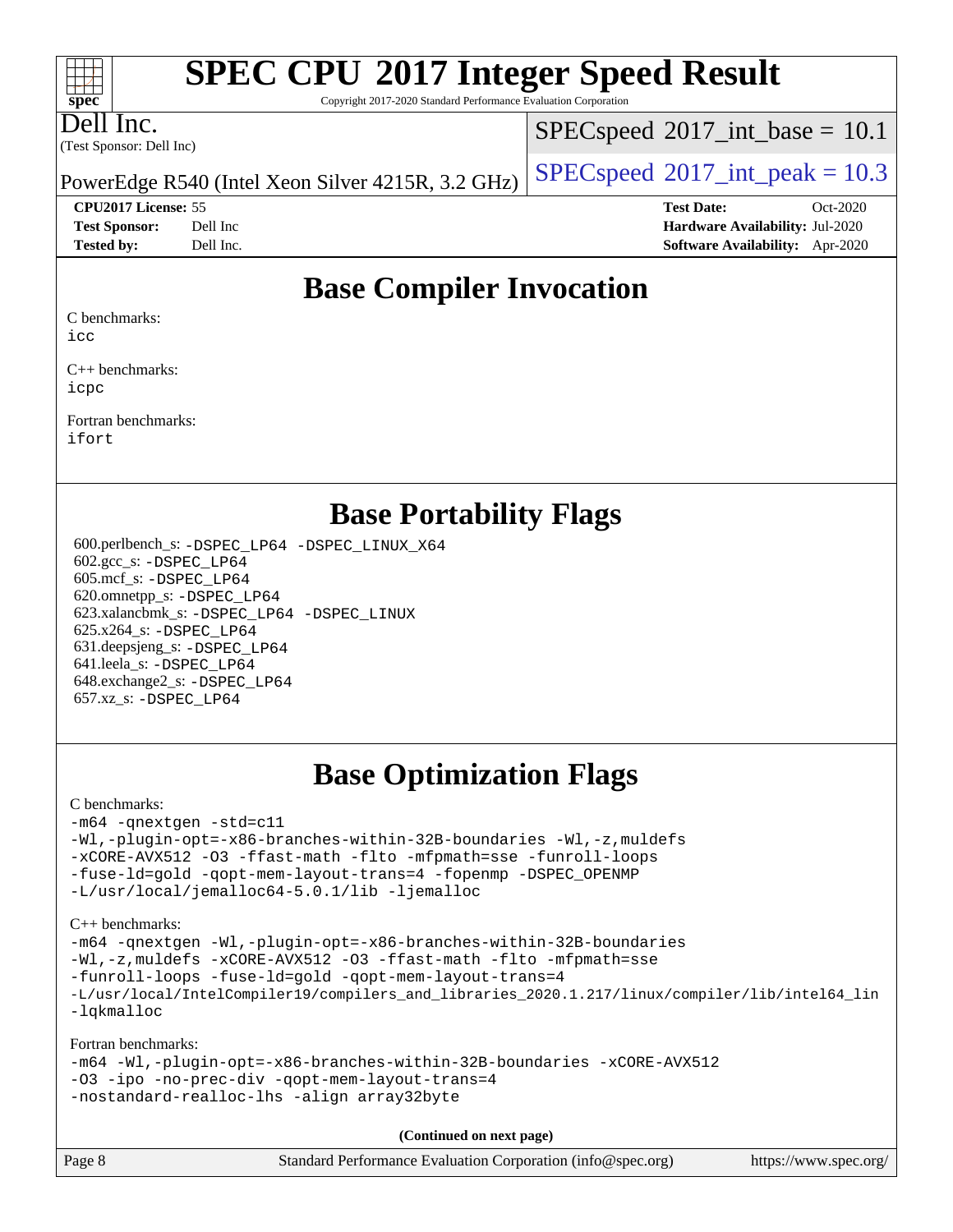Copyright 2017-2020 Standard Performance Evaluation Corporation

(Test Sponsor: Dell Inc) Dell Inc.

**[spec](http://www.spec.org/)**

 $\pm\pm\tau$ 

 $SPECspeed^{\circ}2017\_int\_base = 10.1$  $SPECspeed^{\circ}2017\_int\_base = 10.1$ 

PowerEdge R540 (Intel Xeon Silver 4215R, 3.2 GHz) [SPECspeed](http://www.spec.org/auto/cpu2017/Docs/result-fields.html#SPECspeed2017intpeak)<sup>®</sup>[2017\\_int\\_peak = 1](http://www.spec.org/auto/cpu2017/Docs/result-fields.html#SPECspeed2017intpeak)0.3

**[CPU2017 License:](http://www.spec.org/auto/cpu2017/Docs/result-fields.html#CPU2017License)** 55 **[Test Date:](http://www.spec.org/auto/cpu2017/Docs/result-fields.html#TestDate)** Oct-2020 **[Test Sponsor:](http://www.spec.org/auto/cpu2017/Docs/result-fields.html#TestSponsor)** Dell Inc **[Hardware Availability:](http://www.spec.org/auto/cpu2017/Docs/result-fields.html#HardwareAvailability)** Jul-2020 **[Tested by:](http://www.spec.org/auto/cpu2017/Docs/result-fields.html#Testedby)** Dell Inc. **[Software Availability:](http://www.spec.org/auto/cpu2017/Docs/result-fields.html#SoftwareAvailability)** Apr-2020

# **[Base Optimization Flags \(Continued\)](http://www.spec.org/auto/cpu2017/Docs/result-fields.html#BaseOptimizationFlags)**

[Fortran benchmarks](http://www.spec.org/auto/cpu2017/Docs/result-fields.html#Fortranbenchmarks) (continued):

[-mbranches-within-32B-boundaries](http://www.spec.org/cpu2017/results/res2020q4/cpu2017-20201020-24225.flags.html#user_FCbase_f-mbranches-within-32B-boundaries)

## **[Peak Compiler Invocation](http://www.spec.org/auto/cpu2017/Docs/result-fields.html#PeakCompilerInvocation)**

[C benchmarks](http://www.spec.org/auto/cpu2017/Docs/result-fields.html#Cbenchmarks):  $i$ cc

[C++ benchmarks:](http://www.spec.org/auto/cpu2017/Docs/result-fields.html#CXXbenchmarks) [icpc](http://www.spec.org/cpu2017/results/res2020q4/cpu2017-20201020-24225.flags.html#user_CXXpeak_intel_icpc_c510b6838c7f56d33e37e94d029a35b4a7bccf4766a728ee175e80a419847e808290a9b78be685c44ab727ea267ec2f070ec5dc83b407c0218cded6866a35d07)

[Fortran benchmarks](http://www.spec.org/auto/cpu2017/Docs/result-fields.html#Fortranbenchmarks): [ifort](http://www.spec.org/cpu2017/results/res2020q4/cpu2017-20201020-24225.flags.html#user_FCpeak_intel_ifort_8111460550e3ca792625aed983ce982f94888b8b503583aa7ba2b8303487b4d8a21a13e7191a45c5fd58ff318f48f9492884d4413fa793fd88dd292cad7027ca)

# **[Peak Portability Flags](http://www.spec.org/auto/cpu2017/Docs/result-fields.html#PeakPortabilityFlags)**

 600.perlbench\_s: [-DSPEC\\_LP64](http://www.spec.org/cpu2017/results/res2020q4/cpu2017-20201020-24225.flags.html#b600.perlbench_s_peakPORTABILITY_DSPEC_LP64) [-DSPEC\\_LINUX\\_X64](http://www.spec.org/cpu2017/results/res2020q4/cpu2017-20201020-24225.flags.html#b600.perlbench_s_peakCPORTABILITY_DSPEC_LINUX_X64) 602.gcc\_s: [-DSPEC\\_LP64](http://www.spec.org/cpu2017/results/res2020q4/cpu2017-20201020-24225.flags.html#suite_peakCCLD602_gcc_s_DSPEC_LP64)(\*) [-DSPEC\\_LP64](http://www.spec.org/cpu2017/results/res2020q4/cpu2017-20201020-24225.flags.html#suite_peakPORTABILITY602_gcc_s_DSPEC_LP64) 605.mcf\_s: [-DSPEC\\_LP64](http://www.spec.org/cpu2017/results/res2020q4/cpu2017-20201020-24225.flags.html#suite_peakPORTABILITY605_mcf_s_DSPEC_LP64) 620.omnetpp\_s: [-DSPEC\\_LP64](http://www.spec.org/cpu2017/results/res2020q4/cpu2017-20201020-24225.flags.html#suite_peakPORTABILITY620_omnetpp_s_DSPEC_LP64) 623.xalancbmk\_s: [-DSPEC\\_LP64](http://www.spec.org/cpu2017/results/res2020q4/cpu2017-20201020-24225.flags.html#suite_peakPORTABILITY623_xalancbmk_s_DSPEC_LP64) [-DSPEC\\_LINUX](http://www.spec.org/cpu2017/results/res2020q4/cpu2017-20201020-24225.flags.html#b623.xalancbmk_s_peakCXXPORTABILITY_DSPEC_LINUX) 625.x264\_s: [-DSPEC\\_LP64](http://www.spec.org/cpu2017/results/res2020q4/cpu2017-20201020-24225.flags.html#suite_peakPORTABILITY625_x264_s_DSPEC_LP64) 631.deepsjeng\_s: [-DSPEC\\_LP64](http://www.spec.org/cpu2017/results/res2020q4/cpu2017-20201020-24225.flags.html#suite_peakPORTABILITY631_deepsjeng_s_DSPEC_LP64) 641.leela\_s: [-DSPEC\\_LP64](http://www.spec.org/cpu2017/results/res2020q4/cpu2017-20201020-24225.flags.html#suite_peakPORTABILITY641_leela_s_DSPEC_LP64) 648.exchange2\_s: [-DSPEC\\_LP64](http://www.spec.org/cpu2017/results/res2020q4/cpu2017-20201020-24225.flags.html#suite_peakPORTABILITY648_exchange2_s_DSPEC_LP64) 657.xz\_s: [-DSPEC\\_LP64](http://www.spec.org/cpu2017/results/res2020q4/cpu2017-20201020-24225.flags.html#suite_peakPORTABILITY657_xz_s_DSPEC_LP64)

(\*) Indicates a portability flag that was found in a non-portability variable.

# **[Peak Optimization Flags](http://www.spec.org/auto/cpu2017/Docs/result-fields.html#PeakOptimizationFlags)**

[C benchmarks](http://www.spec.org/auto/cpu2017/Docs/result-fields.html#Cbenchmarks):

 600.perlbench\_s: [-Wl,-z,muldefs](http://www.spec.org/cpu2017/results/res2020q4/cpu2017-20201020-24225.flags.html#user_peakEXTRA_LDFLAGS600_perlbench_s_link_force_multiple1_b4cbdb97b34bdee9ceefcfe54f4c8ea74255f0b02a4b23e853cdb0e18eb4525ac79b5a88067c842dd0ee6996c24547a27a4b99331201badda8798ef8a743f577) [-prof-gen](http://www.spec.org/cpu2017/results/res2020q4/cpu2017-20201020-24225.flags.html#user_peakPASS1_CFLAGSPASS1_LDFLAGS600_perlbench_s_prof_gen_5aa4926d6013ddb2a31985c654b3eb18169fc0c6952a63635c234f711e6e63dd76e94ad52365559451ec499a2cdb89e4dc58ba4c67ef54ca681ffbe1461d6b36)(pass 1) [-prof-use](http://www.spec.org/cpu2017/results/res2020q4/cpu2017-20201020-24225.flags.html#user_peakPASS2_CFLAGSPASS2_LDFLAGS600_perlbench_s_prof_use_1a21ceae95f36a2b53c25747139a6c16ca95bd9def2a207b4f0849963b97e94f5260e30a0c64f4bb623698870e679ca08317ef8150905d41bd88c6f78df73f19)(pass 2) [-xCORE-AVX512](http://www.spec.org/cpu2017/results/res2020q4/cpu2017-20201020-24225.flags.html#user_peakCOPTIMIZE600_perlbench_s_f-xCORE-AVX512) [-ipo](http://www.spec.org/cpu2017/results/res2020q4/cpu2017-20201020-24225.flags.html#user_peakCOPTIMIZE600_perlbench_s_f-ipo) [-O3](http://www.spec.org/cpu2017/results/res2020q4/cpu2017-20201020-24225.flags.html#user_peakCOPTIMIZE600_perlbench_s_f-O3) [-no-prec-div](http://www.spec.org/cpu2017/results/res2020q4/cpu2017-20201020-24225.flags.html#user_peakCOPTIMIZE600_perlbench_s_f-no-prec-div) [-qopt-mem-layout-trans=4](http://www.spec.org/cpu2017/results/res2020q4/cpu2017-20201020-24225.flags.html#user_peakCOPTIMIZE600_perlbench_s_f-qopt-mem-layout-trans_fa39e755916c150a61361b7846f310bcdf6f04e385ef281cadf3647acec3f0ae266d1a1d22d972a7087a248fd4e6ca390a3634700869573d231a252c784941a8) [-fno-strict-overflow](http://www.spec.org/cpu2017/results/res2020q4/cpu2017-20201020-24225.flags.html#user_peakEXTRA_OPTIMIZE600_perlbench_s_f-fno-strict-overflow) [-mbranches-within-32B-boundaries](http://www.spec.org/cpu2017/results/res2020q4/cpu2017-20201020-24225.flags.html#user_peakEXTRA_COPTIMIZE600_perlbench_s_f-mbranches-within-32B-boundaries) [-L/usr/local/jemalloc64-5.0.1/lib](http://www.spec.org/cpu2017/results/res2020q4/cpu2017-20201020-24225.flags.html#user_peakEXTRA_LIBS600_perlbench_s_jemalloc_link_path64_1_cc289568b1a6c0fd3b62c91b824c27fcb5af5e8098e6ad028160d21144ef1b8aef3170d2acf0bee98a8da324cfe4f67d0a3d0c4cc4673d993d694dc2a0df248b) [-ljemalloc](http://www.spec.org/cpu2017/results/res2020q4/cpu2017-20201020-24225.flags.html#user_peakEXTRA_LIBS600_perlbench_s_jemalloc_link_lib_d1249b907c500fa1c0672f44f562e3d0f79738ae9e3c4a9c376d49f265a04b9c99b167ecedbf6711b3085be911c67ff61f150a17b3472be731631ba4d0471706)

**(Continued on next page)**

Page 9 Standard Performance Evaluation Corporation [\(info@spec.org\)](mailto:info@spec.org) <https://www.spec.org/>